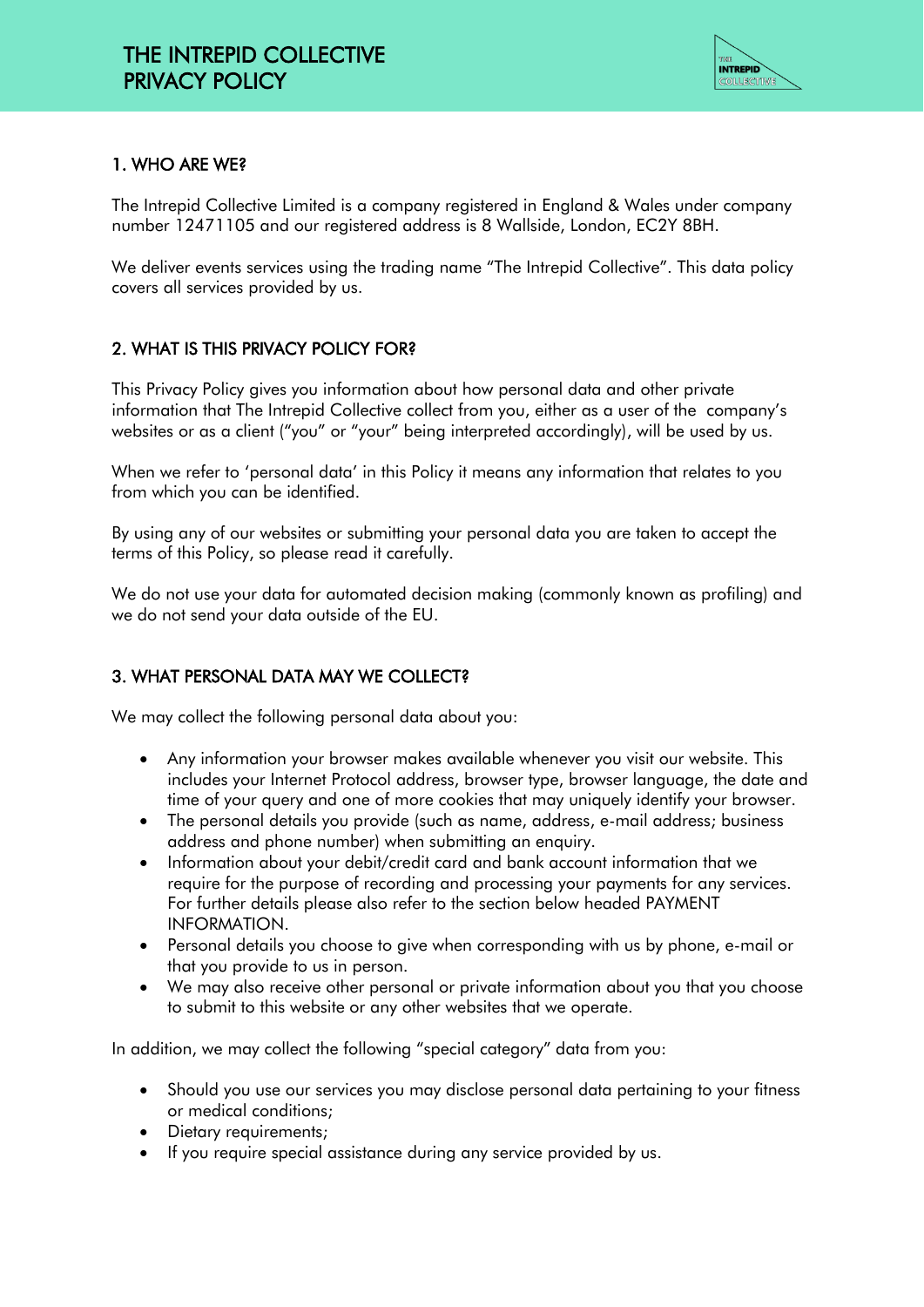

#### 4. THIRD PARTIES

We transfer data to third parties who are our service providers to permit them to deliver services and provide you with information about goods or services related to any event.

We make all necessary checks before we work with these service providers and at all time retain control of the data.

## 5. COOKIES

Our websites use cookies to distinguish you from other users. This is to provide you with a good user experience when you browse our website and allows us to improve its features.

Most websites you visit will use cookies to improve your user experience by enabling that website to 'remember' you, either for the duration of your visit (using a 'session cookie') or for repeat visits (using a 'persistent cookie'). Cookies make the interaction between you and the website faster and easier. If a website doesn't use cookies, it will think you are a new visitor every time you move to a new page on the website.

Cookies may be set by the website you are visiting ('first party cookies') or they may be set by other websites who run content on the page you are viewing ('third party cookies').

If you wish to restrict or block web browser cookies which are set on your device then you can do this through your browser settings; the Help function within your browser should tell you how. Alternatively, you may wish to visit www.aboutcookies.org, which contains comprehensive information on how to do this on a wide variety of desktop browsers.

The sort of cookies we use may include:

- Session cookies
- Google Analytics

#### 6. HOW WE USE YOUR DATA

The Intrepid Collective can only process your data if it has a lawful basis for doing so. Where applicable, personal data is processed to meet those contractual obligations within any contract between us and our clients in order to provide full services.

For prospective clients we process their data in order to deliver proposals. The lawful basis is that it is a legitimate interest (see below) for us to process this data which has been voluntarily given to us for this purpose. This includes to acknowledge, confirm and deal with your enquiry.

We retain the data disclosed to us by former clients and prospective clients as it is in our legitimate interest to process this data. This may be to conduct surveys or to help us investigate an incident.

All other processing of data is to meet legitimate interests. We will use personal information for relevant purposes where you might reasonably expect us to do so, where the benefits of doing so are not outweighed by your own interests or fundamental rights or freedoms. The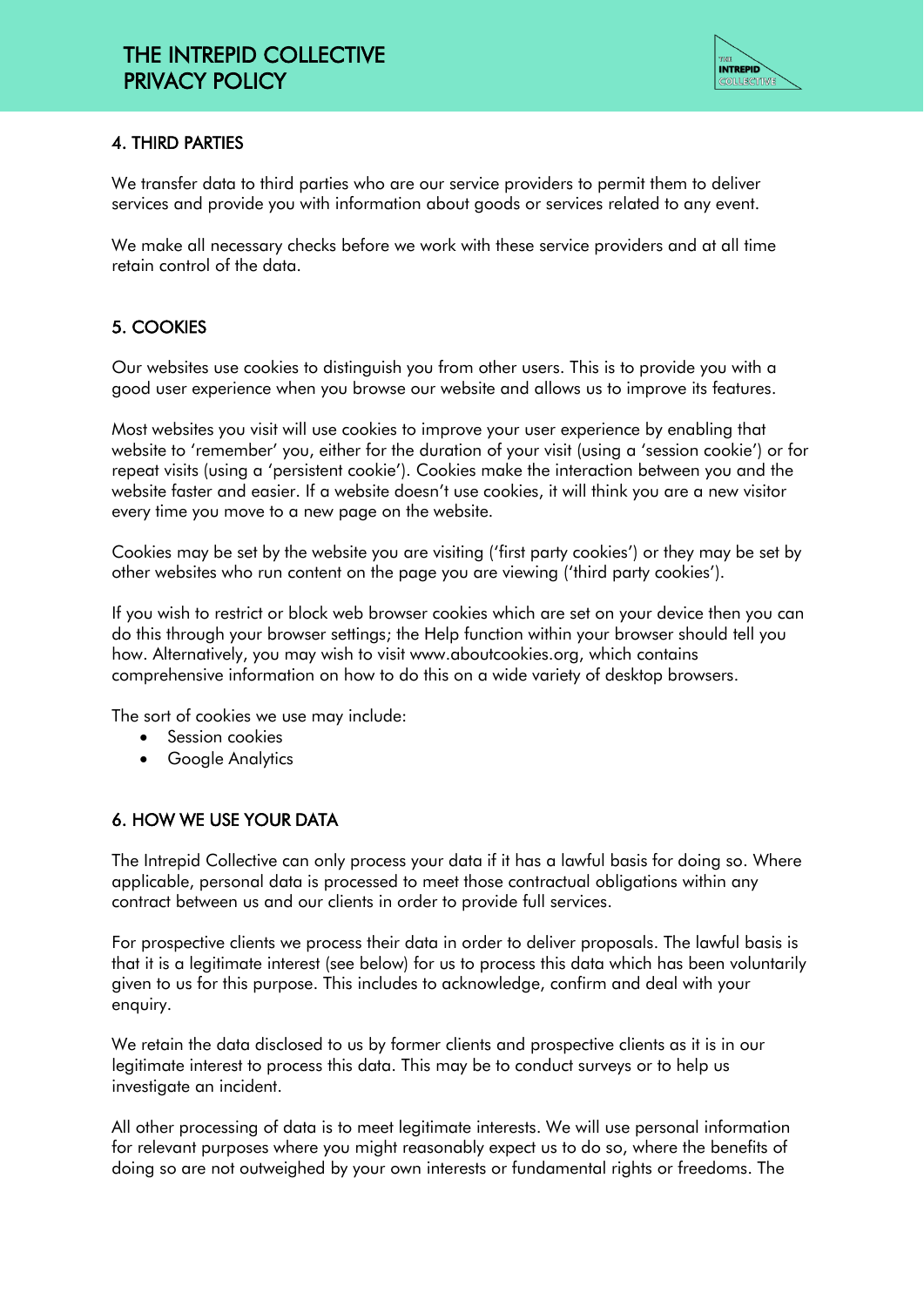# THE INTREPID COLLECTIVE PRIVACY POLICY



law calls this the "Legitimate Interests" condition for processing. Where we rely on legitimate interests, the benefits being pursued are:

- to deal with any enquiries or complaints you make;
- if you are an existing member or customer of ours, we will only contact you by electronic means (such as e-mail) with information about goods and services that are like those which you previously purchased from us (or tried to purchase);
- to contact you in connection with user/client surveys and use any information you choose to submit in response to administer our websites and use information to better understand users' behaviour and to further improve our offerings and to ensure that they are presented in the most effective manner for you and for your computer/device;
- for internal business/technical operations, including troubleshooting, data analysis, testing, research, statistical and survey purposes and as part of our efforts to keep our website secure;
- for enhancing customer service, processing financial information, monitoring customer usage and behaviour, recording transactions, registering for events and booking our services;
- to improve the level of service we provide to you through the combination of personal data that you provide to us with other information we collect about you for the purposes set out in this Privacy Policy;
- to improve data accuracy and completeness when you register for our services you may supply us with additional information about yourself which we will use to improve our data accuracy and completeness;
- to ensure network and account security;
- email tracking in order to improve our communications with you.
- To contact you with materials pertaining to any events or experiences booked with us.

We will also process data to meet legal obligations such as helping to prevent and detect crime whether this is investigating incidents that may occur during one of our events, or fraud or money laundering.

You have the right to lodge a complaint with a supervisory authority. In the United Kingdom, the supervisory authority is the Office of the Information Commissioner, full contact details for which can be found at https://ico.org.uk/global/contact-us/

#### 7. DATA RETENTION

We will only retain your personal information for as long as necessary to fulfil the purposes we collected it for, including for the purposes of satisfying any legal requirements. To determine the appropriate retention period for personal data we consider the amount, nature and sensitivity of the personal data, the potential risk of harm from unauthorised use or disclosure of your personal data, the purposes for which we process your personal data and whether we can achieve those purposes through other means, and the applicable legal requirements.

We confirm our retention policies as follows:

- 1. Data pertaining to prospective clients is held for up to three months;
- 2. Credit or debit card details in order to make any payments as agreed;
- 3. Event data pertaining to clients is retained for up to seven years;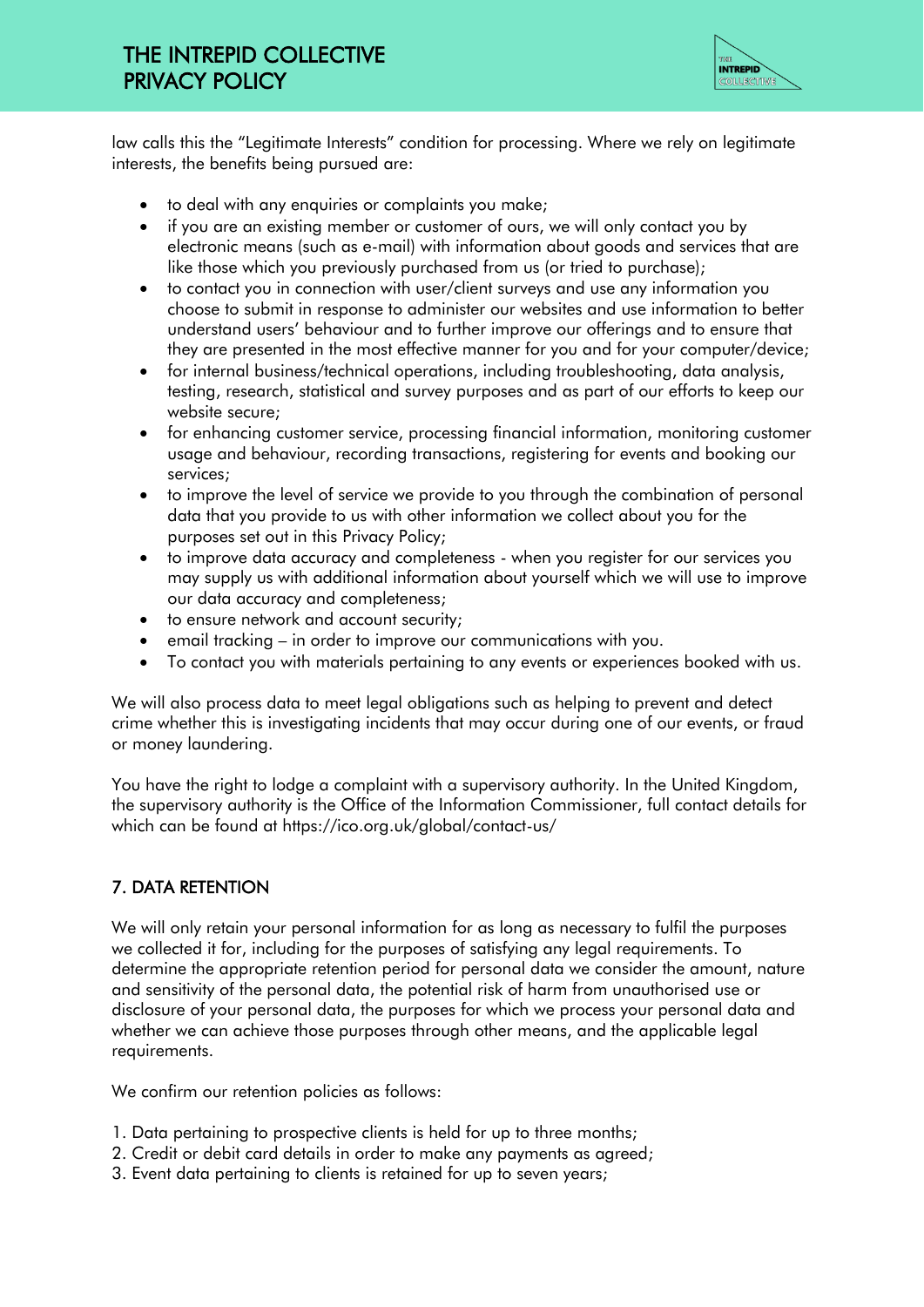

- 4. Event data pertaining to attendees is retained for up to 2 months;
- 5. Client data is held for up to seven years.

# 8. DISCLOSURE OF YOUR INFORMATION

We may share your personal data with third parties in the following situations:

- we may make your personal data available to selected third parties who act on our behalf
- to support our operations for example, card processing or payment services (see the
- section below headed PAYMENT INFORMATION) and credit reference agencies to
- protect against possible fraud;
- our IT suppliers and contractors (e.g. data hosting providers or delivery partners) may need to have access to your personal information to provide IT support and enable us to provide membership services and other goods/services available on this Website or to members and other customers;
- if we sell our business or our company assets are acquired by a third party, personal data held by us about our members or customers may be one of the transferred assets;
- if we need to disclose your personal data to comply with a legal obligation or to enforce our General Terms & Conditions or other applicable contractual terms that you are subject to;
- to protect us, our members or contractors against loss or damage. This may include (without limit) exchanging information with the police, courts or other law enforcement organisations.

## 9. PAYMENT INFORMATION

Any credit/debit card payments and other payments you make will be processed by our thirdparty payment providers and the payment data you submit will be securely stored and encrypted by our payment service providers using up to date industry standards. Please note that we do not ourselves directly process or store the debit/credit card data that you submit.

## 10. SECURITY

The transmission of information over the internet or public communications networks can never be completely secure. We will take appropriate technical and organisational security measures to protect the personal data that you submit to us on our website against unauthorised/unlawful access or loss, destruction or damage. We cannot 100% guarantee the security of data that you provide to us online.